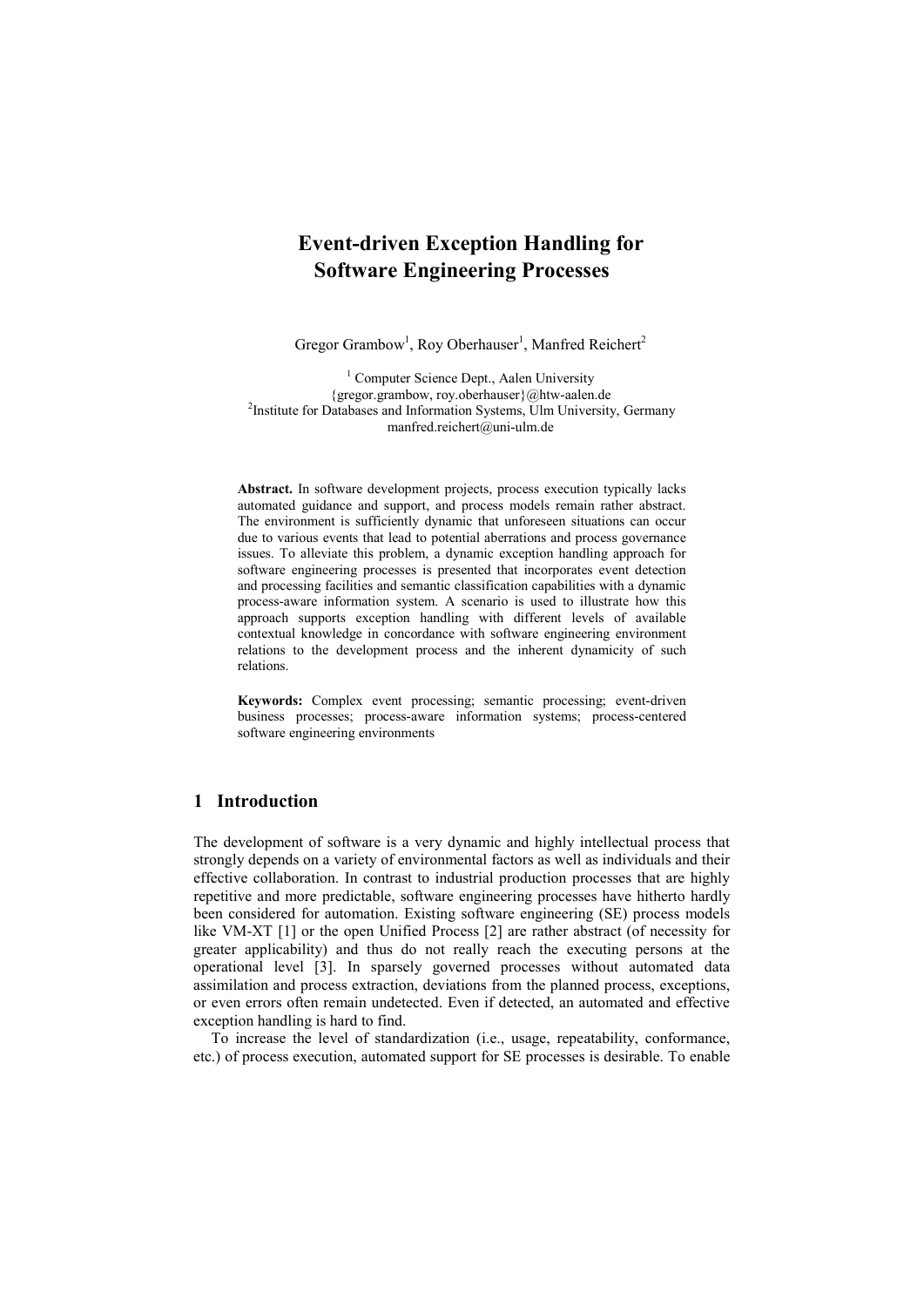this in a holistic way, an automated solution should be capable of some kind of process exception handling so that the occurrence of exceptions does not deteriorate process performance. Further, automated process exception support will only be acceptable if it is not too complex or more cumbersome than manual handling [4]. Automated handling implies automated detection of exceptions that depends on the capabilities of the system managing the processes [5]. However, existing processaware information systems (PAIS) are still rather limited regarding detection and handling of exceptions [6]. Exceptions can arise for reasons such as constraint violations, deadline expiration, activity failures, or discrepancies between the real world and the modeled process [7]. Especially in the highly dynamic SE process domain, exceptions can arise from various sources, and it can be difficult to distinguish between anticipated and unanticipated exceptions. Even if they are detected, it can be difficult to directly correlate them to a simple exception handler. Due to its high dynamicity, SE has been selected as first application domain, but the generic concept can also be applied to other domains.

Two fictional scenarios from the SE domain illustrate the issues:

- Scenario 1 (Bug fixing): In applying a bug fix to a source code file, the removal of a known defect might unintentionally introduce other problems to that file. E.g., source code complexity might increase if multiple people applied "quick and dirty" fixes. Thus, the understandability and maintainability of that file might drop dramatically and raise the probability of further defects.
- Scenario 2 (Process deviation): In developing new software, the process prescribes the development and execution of a unit test to aid the quality of the produced code. For various reasons, the developer omits these activities and integrates the produced code into the system. This could eventually negatively affect the quality of that system.

These scenarios demonstrate the various challenges an automated process exception handling approach for SE faces: Exceptions can arise relating to various items such as activities, artifacts, or the process itself. Many of these exceptions may be difficult to detect, especially for a PAIS without direct knowledge of the environment. It may also be unclear when exactly to handle the exception and who should be responsible. Generally, the knowledge about the exception can vary greatly, making unified handling difficult and the application of standardized exception handlers unsuitable. Both of the aforementioned scenarios will be used to show the applicability of our approach to SE processes and their exception handling.

The remainder of this paper is organized as follows: Section 2 introduces the novel exception handling approach, followed by Section 3 showing its technical realization. An application scenario is presented in Section 4 and related work is discussed in Section 5. Finally, Section 6 presents the conclusion.

# **2 Flexible Exception Handling**

To respond to the special properties of dynamic SE process execution, this paper proposes an advanced process exception handling approach. It is grounded on two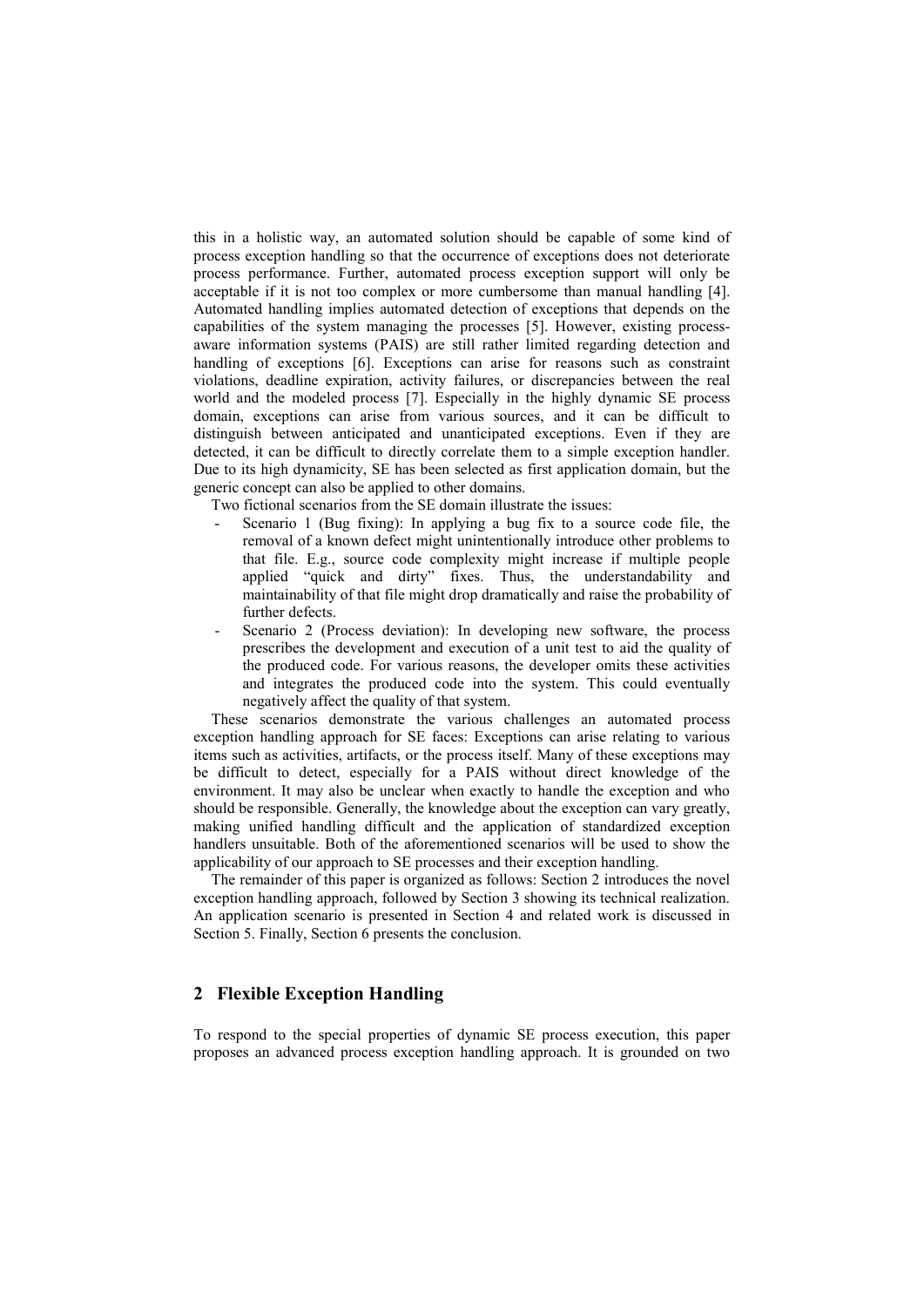properties: the ability to automatically gather contextual information utilizing special sensors and complex event processing; and second, an enhanced flexibility in the handling of the exceptions is achieved by the separation of different concerns regarding exception handling. These concerns include the determination of the responsible person or concrete insertion of counter measures into the process.

Our approach can be roughly understood as an extended flexible variant of ECA (Event-Condition-Action) [8]. The three phases are called *Recognition*, *Processing*, and *Action* here, as illustrated in Fig. 2. The steps involved in the phases of this approach rely on the following component definitions:

**Event**: *Event* is used to capture a multitude of possible events that may occur during an SE project. These include, but are not limited to, events that can be related to various exceptions. Examples include the saving of a source code artifact in an integrated development environment (IDE) or the execution of a static source code analysis tool that provides certain metrics. These metrics can be indicative of an arising problem and thus lead to an exception.

**Exception**: The notion of *Exception* is utilized to classify a deviation from the planned procedure that was recognized to have a potential negative impact on the process and thus should be dealt with to avoid such an impact. In literature [9], typically there is a distinction between anticipated exceptions, whose occurrence can be easily foreseen, and unanticipated exceptions. For anticipated exceptions, standard exception handlers can be defined. That is usually not possible for the unanticipated ones. Since SE projects typically feature a very dynamic process and it may be difficult so foresee a multitude of possible exceptions, our approach does not discriminate between anticipated and unanticipated exceptions. It also does not use standard exception handlers tied to specific exceptions. Flexibility is improved through the explicit separation of events, exceptions, handling of the exceptions, responsible persons, and the point in the process where a handling is invoked. Thus, occurring events can be classified and it can be separately determined whether exceptions shall be raised, what to do with them, when to do it, and who shall do that. Additionally, the approach manages different levels of knowledge about occurring events. Depending on that level of event knowledge, it can be decided whether a more generic exception shall be raised or rather a specialized one. Fig. 1 exemplifies different hierarchically structured exceptions belonging to three defined exception categories.



**Fig. 1.** Exception hierarchy extract

As stated in [10], anticipated exceptions occurring during the execution of prespecified workflows include the following categories: activity failures, deadline expiration, resource unavailability, discrepancies (between a real-world process and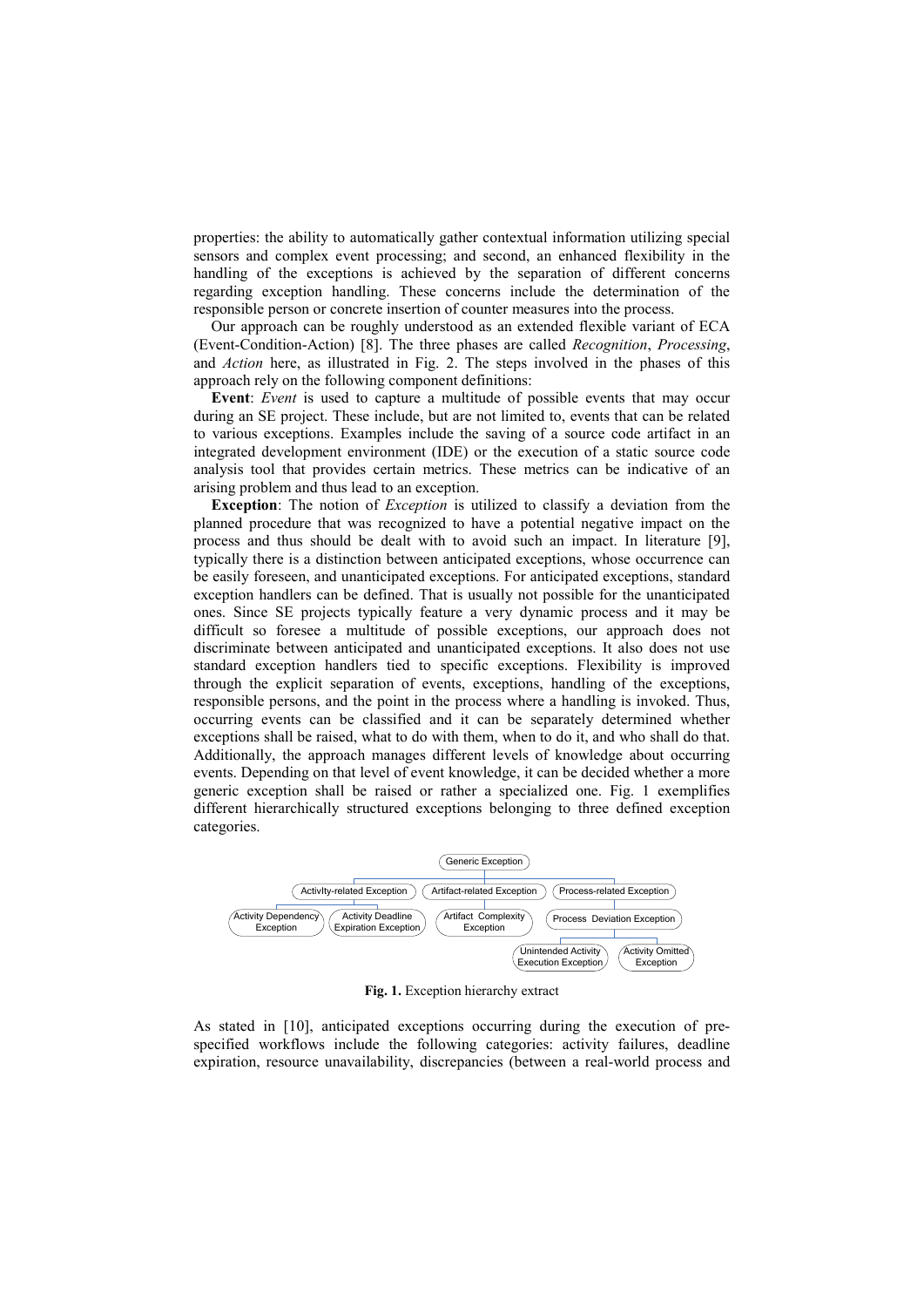its computerized counterpart), and constraint violations. These can be covered by the exception types *Activity-related Exception, Artifact-related Exception,* and *Processrelated Exception* depicted in Fig. 1. Consider Scenario 1 from the introduction: the code complexity of a source code artifact is very high and was introduced by some activity. The problem may be detected much later and relate more to the artifact than to the activity in that case. Furthermore, the appropriate person to deal with the problem could be the one responsible for the entire artifact rather than the last person who worked on it.

**Handling**: The notion of *Handling* is used to describe activities executed as countermeasures for a triggered exception. Since SE exceptions are usually complex and of semantic nature, no simple rollback of the activities that caused the exception can be done. As an example, consider the activity of bug fixing (Scenario 1): While fixing a bug, this activity can also introduce additional problems to the code such as increased code complexity. This can happen when the person applying the bug fix is not the one responsible for the processed artifact. As a countermeasure, an explicit refactoring can become necessary. *Handling* neither comprises the person to execute these activities nor the time or point in the process where they are to be executed.

**Responsible**: *Responsible* captures the responsible person for a *Handling*. As in Scenario 1, this can be the one who executed an activity introducing the exception or the one responsible for an artifact related to an exception.

**Target**: *Target* is the point in the process where the *Handling* is executed. For certain exceptions, it can be suitable to integrate *Handling* directly into the workflow where the exception occurred whereas in other cases a separate exception handling workflow has to be executed.

The procedure is illustrated in Fig. 2 and described in the following phases and steps.



**Fig. 2.** Abstract Exception Handling Concept

**Recognition Phase**: In this phase, low and high level events are gathered from the environment in the following steps:

- 1. **Event Detection**: To enable automated assistance for exception handling, the detection of events related to exceptions must be automated. In a SE project, these events relate to processed activities and artifacts and thus also to supporting tools. Our exception handling approach utilizes a set of sensors that enable gathering of event information from various tools.
- 2. **Event Aggregation**: Automatically recognized events relating to the tools in an SE project provide information about currently executed activities. Nevertheless, these events are often of rather atomic nature (like saving file) and provide no information about the complex activity a person is processing.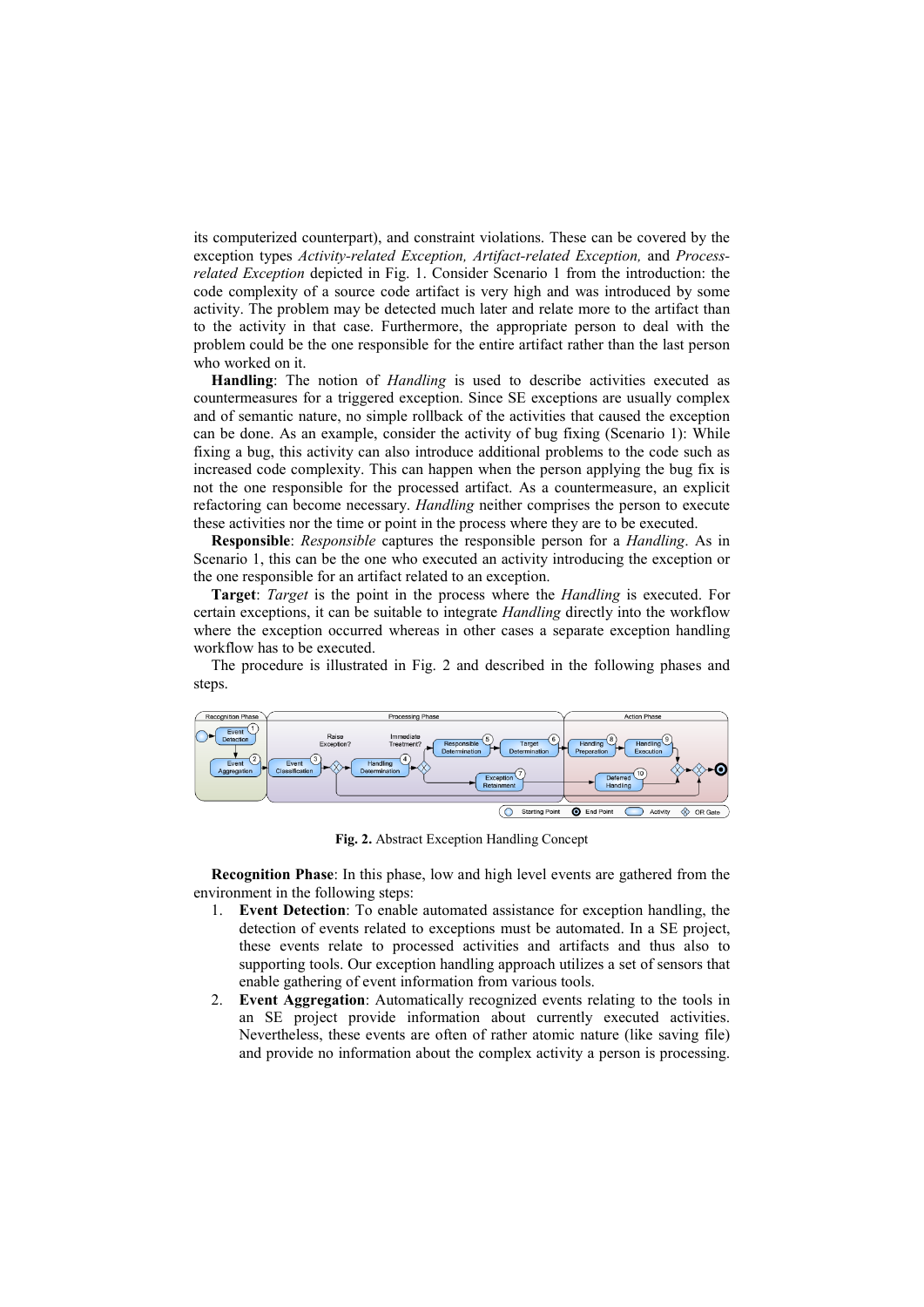Therefore, these atomic events need to be processed and aggregated to derive higher-level events of more semantic value (like the application of a bug fix).

**Processing Phase**: In this phase, all necessary parameters for the exception handling are determined using the following steps:

- 3. **Event Classification**: Event classification can be used to gain more knowledge about the event to be able to find a specific handling later. For example, if a static analysis tool detects deterioration in the quality of a source code artifact, it can be classified as to what kind of source code artifact it relates, e.g., an artifact that constitutes an interface of a component or a test code artifact. In order to effectively automatically the usage of the detected events, they must also be related to the current project. The current focus of the project should be considered, like the defined quality goals that can be important in various situations (the modeling of these for use with automated support has been shown in [11].) For example, if a static analysis tool detects a rise in code complexity of certain source code artifacts, and performance is very important for that project this may be no special event. However, it may be an important event if, for example, the most important quality goals are maintainability or reliability. These factors can be incorporated when deciding whether an exception shall be raised according to an event.
- 4. **Handling Determination**: When an exception has occurred, it has to be decided when and how to take measures against it. This also depends on the current project situation. The situation can be classified using different parameters like risk or urgency (as shown in [12]). If urgency is high, meaning there is a high schedule pressure on the project, one might decide not to address the exception immediately but to retain it for deferred handling. Since our approach, using event classification, can cope with different levels of knowledge about events, it might also be decided to retain an exception if the knowledge about it does not suffice for immediate automatically supported handling.
- 5. **Responsible Determination**: If it is decided to take immediate action in case of an exception, the person responsible for that action has to be determined. There can be different possibilities: For example, if an exception relating to an activity occurred, the processor of that activity can be responsible or, if an exception occurred relating to an artifact, the responsible person for that artifact (or, e.g. source code package) can be also responsible for handling the exception. There may not be a direct responsible for each processed artifact, but responsibilities can be hierarchically structured to simplify determination of the responsible party (as described in [13]).
- 6. **Target Determination**: When the responsible party for handling the exception is determined, the concrete point in the process has to be determined where the handling is applied. As in Scenario 1, if a person introduced an exception while performing an activity and the respective workflow is still running, it can be feasible to directly integrate the handling into that workflow. In other cases, a new workflow for the same or another person can be started.
- 7. **Exception Retainment**: If, due to various parameters of the situation, no immediate handling is favored, the exception is retained in a special exception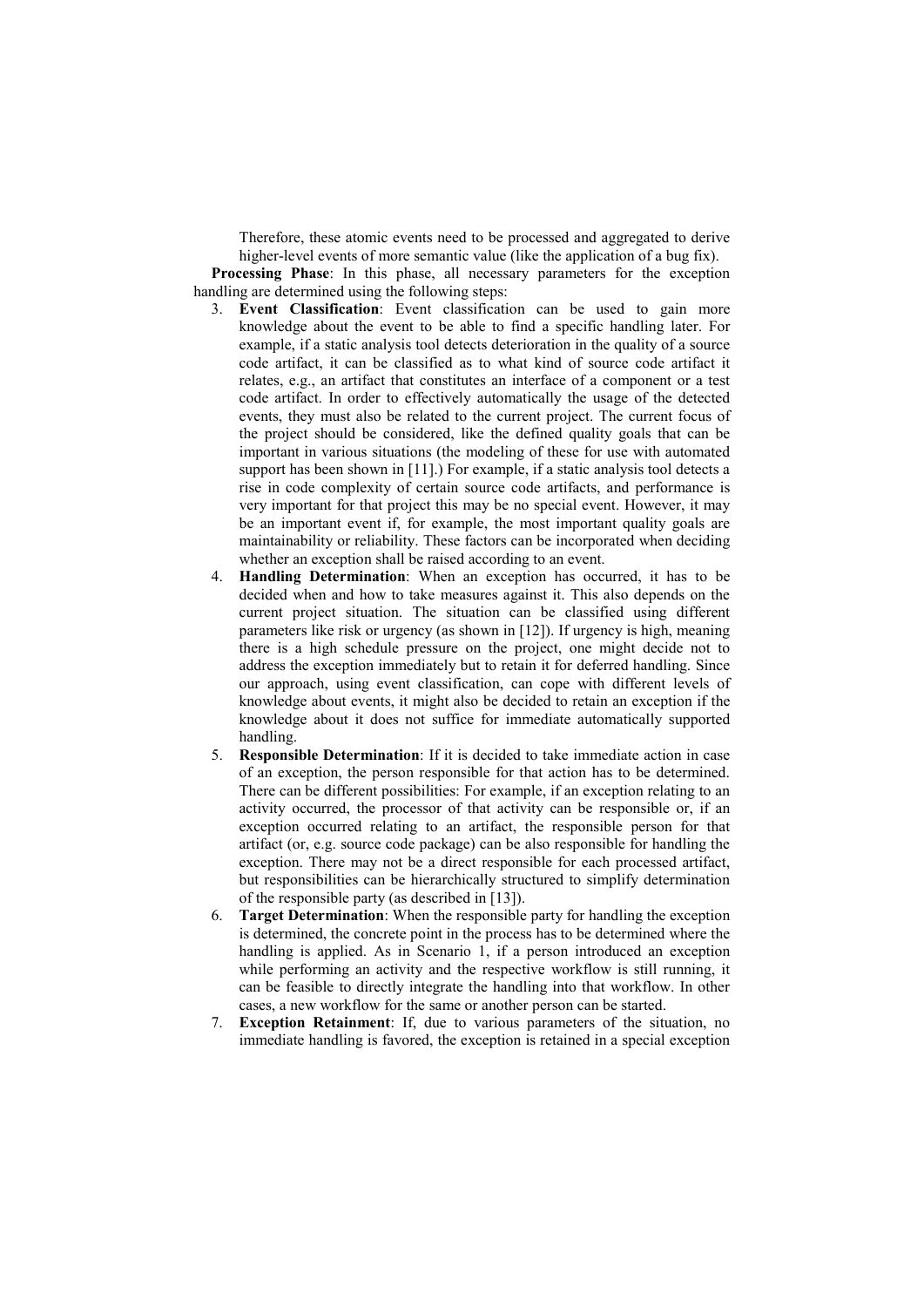container. That container can be analyzed, e.g., at the end of an iteration by the project manager.

**Action Phase**: In this phase the concrete execution of the selected exception handling is done via the following steps:

- 8. **Handling Preparation**: After all parameters for the handling of an exception are determined, the concrete handling has to be prepared, i.e., a new workflow instance has to be created or the handling has to be integrated seamlessly into a running workflow instance.
- 9. **Handling Execution**: Finally, the prescribed handling is executed by the chosen person.
- 10. **Deferred Handling**: When exceptions are retained, a human can decide for which exceptions a deferred handling is preferred. Therefore, an additional GUI will be developed presenting a list of retained exceptions and enabling manual determination of a handling or discarding of the exception.

#### **3 Proof-of-Concept Implementation**

The realization of the presented concept is based on our previously developed framework CoSEEEK (Context-aware Software Engineering Environment Eventdriven Framework) [14]. The framework is intended to provide holistic support for the software development process and this paper presents the newly added exception handling approach on the process level. The framework features a loosely coupled event-driven architecture incorporating various modules. The modules relevant to this new approach will now be described briefly.

**Event Detection:** This module builds upon the Hackystat framework [15], which provides a rich set of SE tool sensors, to enable the automatic detection of various SE events. Examples of these tools are IDEs or version control systems.

**Event Processing:** Complex Event Processing (CEP) is applied in this module utilizing the tool esper [16]. Thus, basic events like saving a file can be consolidated into higher-level events like bug fixing.

**Context Management:** The *Context Management* module incorporates various types of information concerning users, activities and processes, and aggregated events. It manages the connection between the project context and the workflows and is responsible for determination of the exceptions as well as the handlings to be applied. Information is managed via semantic web technology: an OWL-DL ontology [17] serves as an information store, while Pellet [18] is used for logical reasoning. Additionally, Pellet executes rules written in the semantic web rule language (SWRL) [19]. Note that the execution of SWRL rules does not endanger the decidability of the OWL-DL ontology in this case, since Pellet supports DL-safe rules execution [20]. For programmatic access to the ontology, the Jena framework [21] is used.

**Process Management:** The responsibilities of this module, in view of this scenario, include not only guarantees for correct process execution and reliability, but also adaptability of running workflows to be able to integrate contemporaneous measures for triggered exceptions. Therefore, AristaFlow [22] was chosen since it supports dynamic adaptations of running workflow instances. Further information on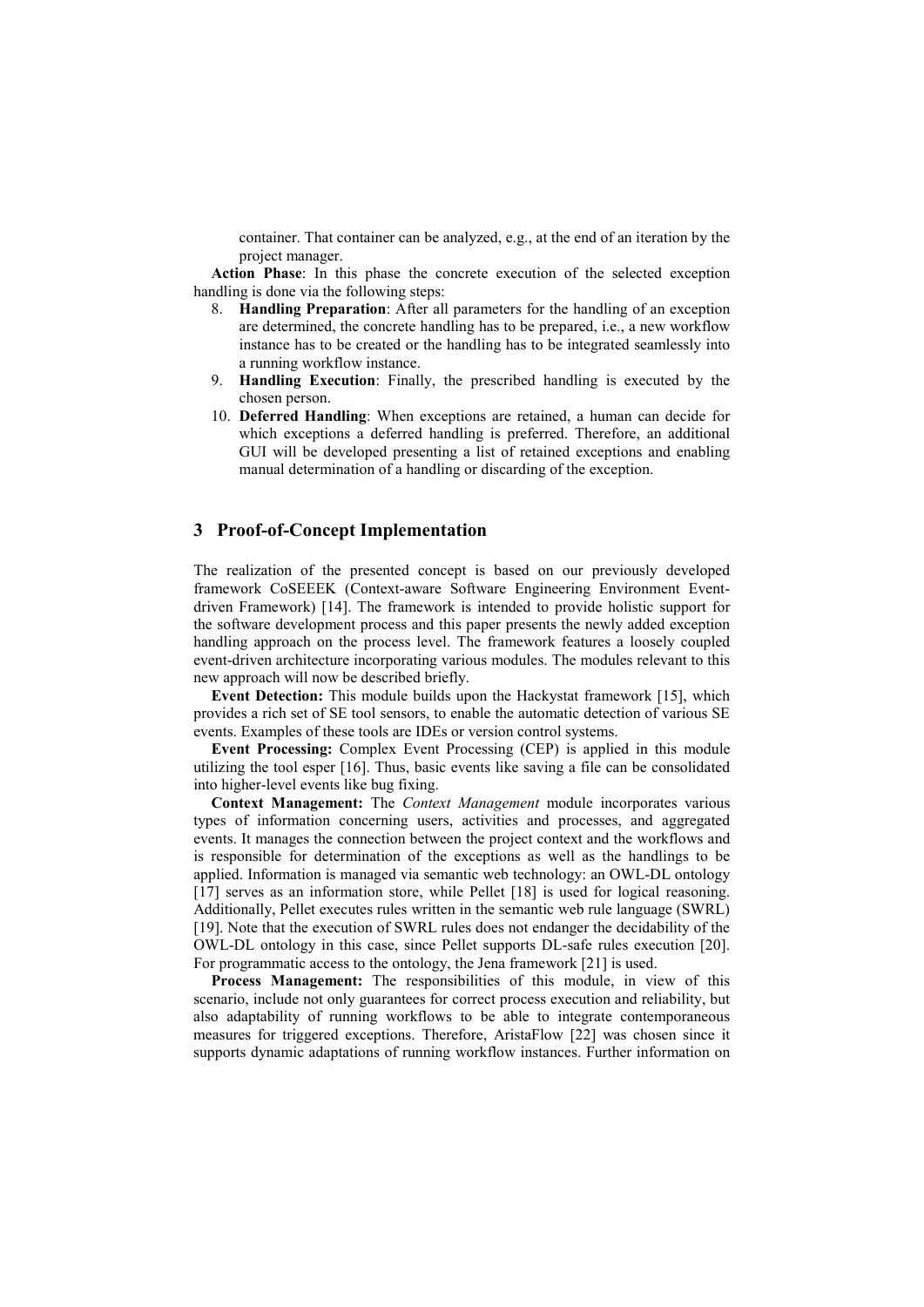correctness guarantees, adaptation facilities, and other features can be found in [22]. For CoSEEEK to automatically govern workflow execution, and to connect this with contextual facts and apply automated workflow adaptations, the workflows have been contextually annotated in the ontology. This is illustrated in Fig. 3. The concept of the *Work Unit* maps an activity in process management and the *Work Unit Container* maps a workflow in process management.



**Fig. 3.** Contextual process annotations

In the following, the realization of the process illustrated in Fig. 2 shall be briefly described. The process can be initiated by various events detected from tools or triggered by users. These events are aggregated using predefined CEP patterns and then received by the *Context Management* module. Therein, the reasoner further classifies the events as exemplified in the following:

#### $SourceCodeEvent = Event$ (A∃relatedTo Pr ojectComponent(SourceCodeArtifact)  $\vee$   $\exists$ relatedToTool(IDE  $\vee$  StaticAnalysis))

In the given example, a source code event constitutes an event that is related either to a source code file, an IDE, or a static analysis tool. After classification of the event, it is decided if an exception shall be raised due to the event. This is done by SWRL rules and exemplified in the following:

> *SourceCodeComplexityEvent(EventSCE)*  ∧*hasGoal(currentProject, goalMaintainability) → raisesException(EventSCE, CodeComplexityException)*

The example illustrates the raising of a 'Code Complexity Exception' if a 'Source Code Complexity' event occurs and one of the goals of the current project is maintainability. The creation of the individual exception in the ontology is done programmatically. Thereafter, it is determined with SWRL rules how this exception shall be handled. This decision can incorporate situational properties. In the aforementioned example of the 'Source Code Complexity Exception', it can be decided to retain the exception, e.g., if 'Urgency' is very high in the current project (or phase or iteration). This will connect the exception to a list associated to the project (or phase or iteration) to be decided upon later by a human. If the situation allows immediate handling, that handling is connected to the exception and the responsible party is determined. This is done with SWRL rules and depends on the type of exception as described in Section 2. The last fact to determine is the concrete target where the handling is to be applied. This is realized by *Extension Points* that are illustrated in Fig. 3. Via *Extension Points*, certain *Work Units* can be defined that enable extending the process. The former have certain properties to distinguish which kinds of extensions are possible (like the application of exception handling - for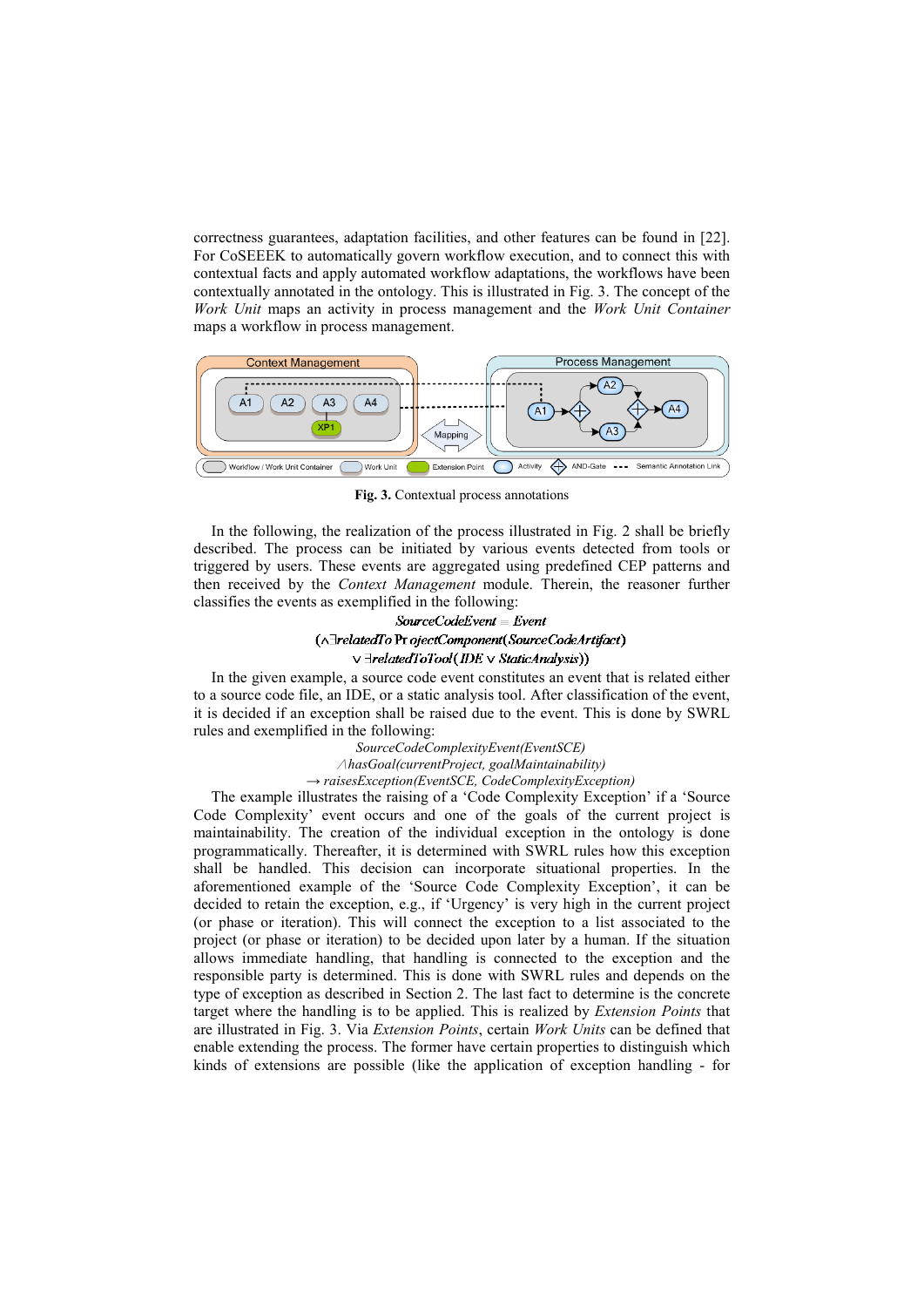another example of their use we refer to [23]). CoSEEEK automatically determines the next upcoming *Extension Point* and initiates automated integration into the running workflow as illustrated in Fig. 4.

The contextual extension of the process management concepts does impose additional configuration effort since workflows would have to be modeled as well as concepts in the ontology. However, this effort can be limited: The direct mappings of the process management concepts can be automatically generated. Future work will include the development of web based GUIs to model the other required concepts (e.g., *Extension Points*) and their connections in the ontology.

# **4 Application Scenario**

This section illustrates the application of the approach by means of Scenario 2. In that scenario, new source code is developed and the respective developer omits prescribed testing activities. Fig. 4A shows an excerpt of a workflow governing these activities ('Implement Solution', 'Implement Developer Test', 'Run Developer Test', 'Integrate and Build') modeled in AristaFlow.



**Fig. 4.** Exception handling application

After implementing the solution, the developer directly integrates his source code. The steps the system executes to handle that deviation (according to Fig. 2) are explained in the following.

- **Event Detection**: The system detects that the user checks in certain artifacts by sensors in his IDE and the source control system.
- Event Aggregation: From the detected events, the system derives the activity 'Integrate and Build' for that user. Since this is not the next intended activity in the workflow, an 'Activity Omitted' event is created.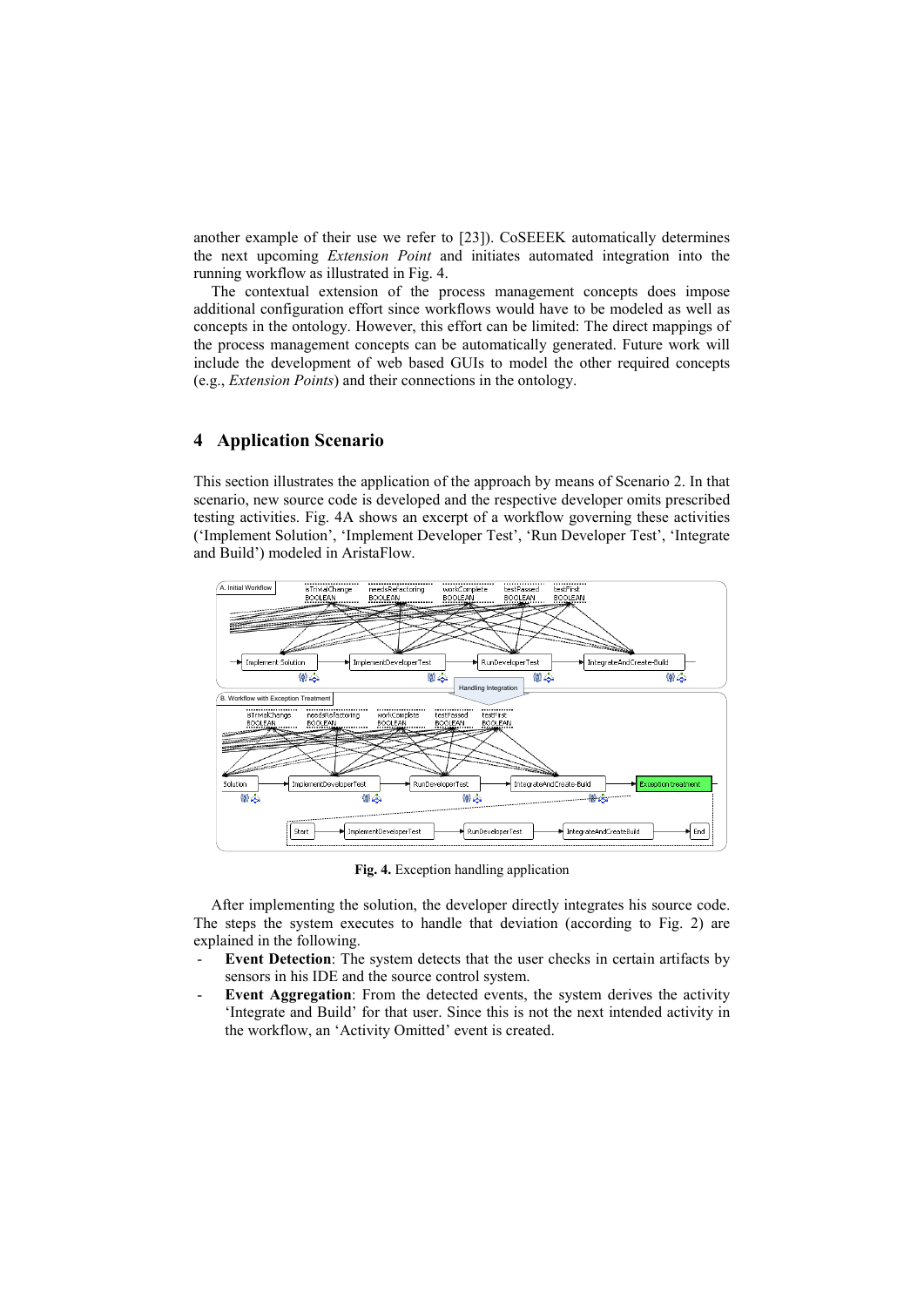- **Event Classification**: That event is then contextually classified: the omitted activities relate to testing and thus the event is classified as a 'Testing Activity Omitted' event.
- Handling Determination: According to this event, an 'Activity Omitted Exception' is raised that includes information about the omitted activities and the executing person from the event.
- Responsible Determination: For this type of exception, the developer who omitted the activities is also responsible for the handling.
- Target Determination: In the given case, the workflow of the developer is still running. That means the respective *Work Unit* for the activity 'Integrate and Build' is still active. For that *Work Unit*, an *Extension Point* has been defined that can be used for handling extension integration. Thus, a direct integration into that workflow is chosen.
- **Handling Preparation**: Utilizing the dynamic capabilities of AristaFlow, the handling is integrated into the running workflow instance. This is done by the on-the-fly insertion of a new activity during runtime that is connected to a subworkflow containing the handling as illustrated in Fig. 4B. Activity data dependencies are not shown for clarity and space reasons.

Technical aspects regarding performance and scalability for different components of the CoSEEEK framework have been previously evaluated in prior work [11][12][13].

# **5 Related Work**

For automatically detecting exceptional situations and determining the actions (i.e., workflow adaptations) required to handle them, ECA-based (Event-Condition-Action) models have often been considered. Classically, many of these approaches limit adaptations to currently enabled and running activities (e.g., to abort, redo, or skip activity execution) [24]. One approach to enable automated adaptations of the unexecuted regions of a running workflow (e.g., to add or delete activities) is AgentWork [25]. It allows process adaptations to be specified at an abstract level and independent from a particular process model based on a temporal ECA rule model. Temporal estimates are made when an ECA rule fires during run-time to determine which parts of a running process instance are affected by the identified exception. For these parts, two types of changes are possible: predictive and reactive change. Predictive changes are applied immediately whereas reactive changes are applied at the time the concerned process fragments are entered. Another modern approach to workflow adaptation is presented in [26]. It consists of a rule-based and data-driven approach to workflow adaptation. Therein, hierarchical context rules are utilized to tailor workflows to changing data-contexts. Additionally, for environments involving eventing paradigms, an event-driven adaptation pattern catalogue is also presented. An example for this is the context-dependent cancelation of a workflow segment and the triggering of a special handler task. These approaches are both event- and rulebased as is CoSEEEK. However, they cannot utilize the variety of contextual events since they lack the environmental sensors integrated via Hackystat. Furthermore, these approaches are rather rigid in the way exceptions are handled since events,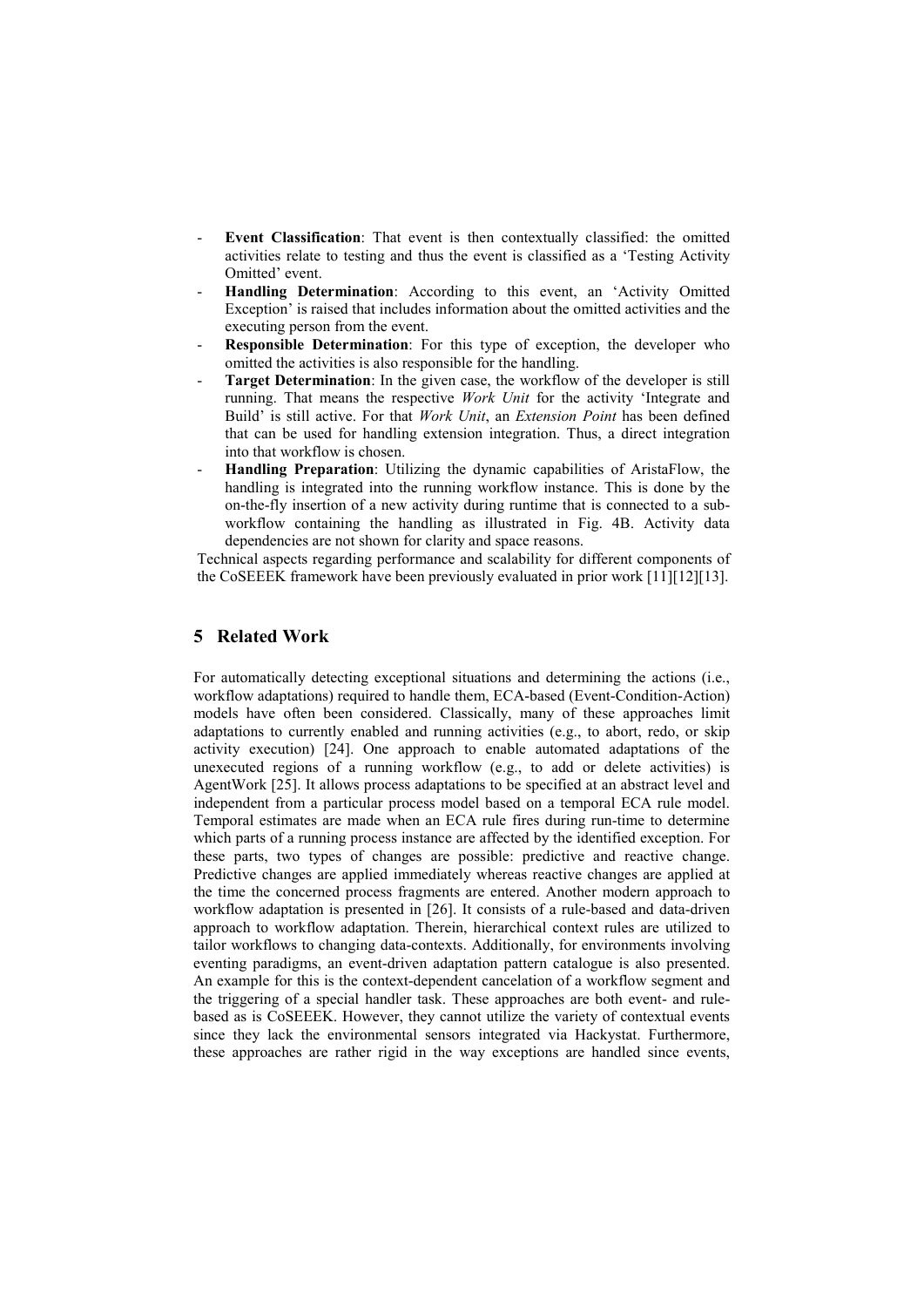conditions, and relating actions are statically connected. CoSEEEK not only separates exception treatment into additional refinement steps, including semantic classification, but also allows for flexible assignment of handlings based on various factors. That way, an appropriate handling can be found for various situations and different levels of knowledge about a situation. CoSEEEK also enables greater flexibility for the handling itself by adaptively combining what is to be done, who shall do it, and where / when it is to be applied.

Classical rule-based approaches concerning SE processes include MARVEL [27], OIKOS [28], or Merlin [29]. In MARVEL, rules are defined in its own language to enable forward and backward chaining. Thus, the system can request additional activities from a user executing an activity to satisfy the preconditions of the desired action. OIKOS features rules defined in Prolog that are utilized by agents. These cooperating agents operate in different workspaces and enable user cooperation. Merlin also processes different contexts that are assigned to roles. Between these contexts, artifacts are distributed to foster collaboration. As opposed to these approaches, CoSEEEK features the combination of an extended flexible rule-based approach with an advanced adaptive PAIS, semantic classification abilities, and sensors providing contextual information. Therefore, process execution is more robust and the discrepancies between the real world and the modeled process are minimized.

Exception handling could be accomplished utilizing only the PAIS. For example, most BPEL workflow engines support so-called fault handlers to enable some kind of exception handling, for instance [30]. However, these engines do not typically possess process adaptation abilities. While AristaFlow supports this capability and enables exception handling [31], yet in contrast to CoSEEEK the automatic exception handling abilities of these systems are rather limited because they lack both access to context information and semantic reasoning or classification capabilities.

## **6 Conclusion**

SE is a very dynamic and yet immature domain and thus poses a significant challenge for process management. Process models are often abstract and document-centric and not directly utilized in process execution. Moreover, processes are dependent on a variety of environmental and contextual factors. Appropriate process automation could enhance quality and repeatability in SE to better connect the abstract processes with the operational level. However, such a process automation system must be able to accommodate these various aspects and be able to deal with a variety of unforeseen situations regarding process execution in order to provide real support and be relevant. This paper presents an extension to the CoSEEEK framework enabling a flexible exception handling approach incorporating diverse features to support the dynamic SE process:

- Exception occurrence detection is supported by a set of sensors gathering environment knowledge and by CEP that combines those events to derive higher-level events with more semantic value.
- Semantic web technology is integrated to enable classification of events based on various factors like the current situation or the goals of a project. The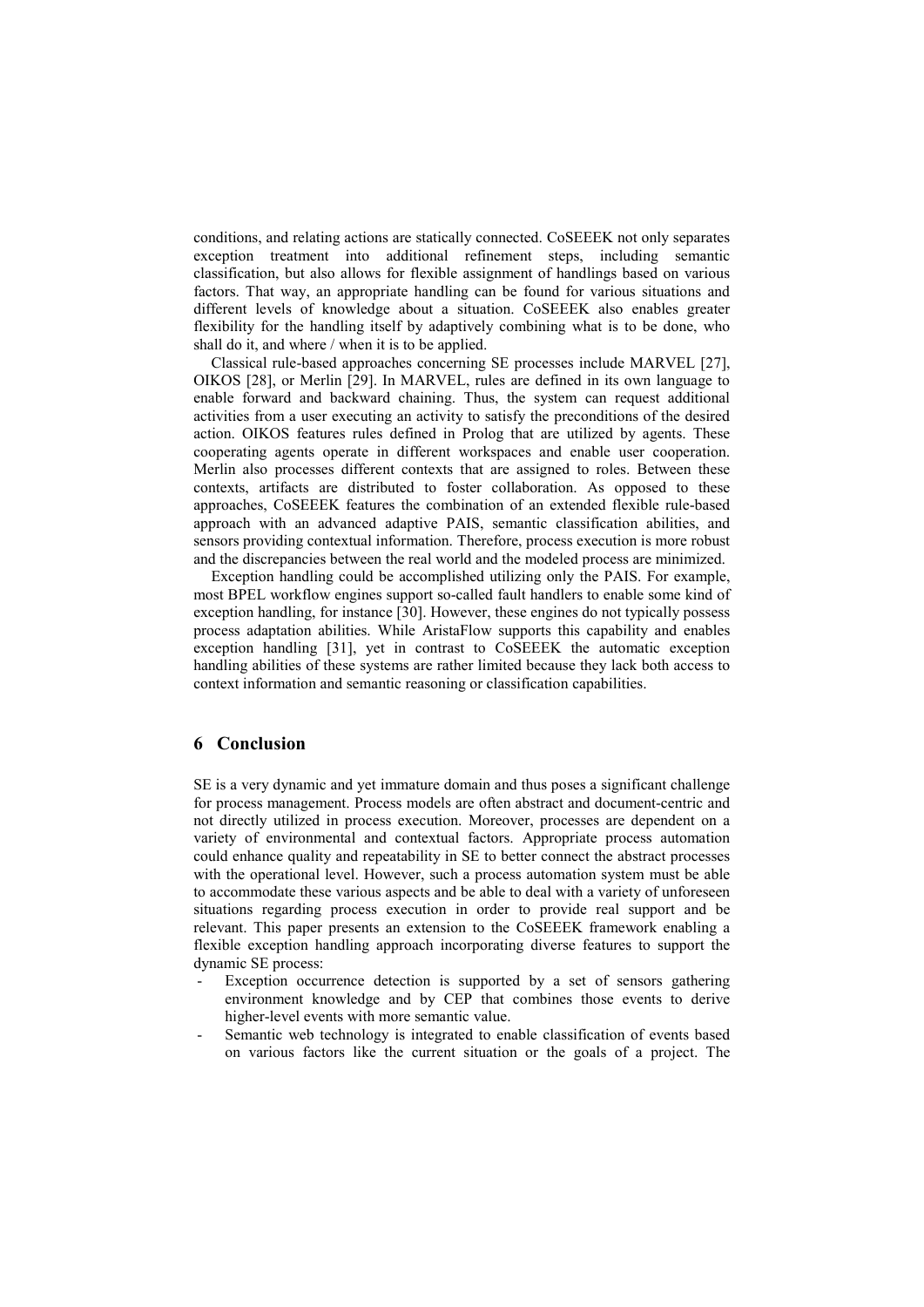proposed approach can deal with different levels of knowledge concerning events and exceptions and thus does not require the separation between anticipated and unanticipated exceptions.

- The combination of environmental awareness with the semantic capabilities also enables the discovery of links between activities and exceptions that have no direct connection.
- The flexibility of the handling is enhanced by separating the determination of the handling, the responsible party, and the target of the handling.
- Featuring the dynamic adaptation capabilities of AristaFlow, exception handling is automatically and seamlessly integrated into users' running workflows.
- If, due to various reasons, a contemporaneous handling is not favorable, deferred handling and analysis of exceptions are also enabled.

Future work will include the industrial application to evaluate the suitability of the approach for real life projects and to refine and extend the modeling in alignment with industrial requirements. It is also planned to extend the deferred handling with exception grouping and exception filters to cope with very high exception load situations or repetitive exceptions. Finally, the application in other domains is also considered, as the approach itself is generic. Therefore, facilities to gather contextual information in these environments have to be developed or integrated.

## **Acknowledgement**

This work was sponsored by BMBF (Federal Ministry of Education and Research) of the Federal Republic of Germany under Contract No. 17N4809.

## **References**

- 1. Rausch, A., Bartelt, C., Ternité, T., Kuhrmann, M.: The V-Modell XT Applied Model-Driven and Document-Centric Development. In 3rd World Congress for Software Quality, VOLUME III, Online Supplement, pp. 131—138, 2005.
- 2. OpenUP, http://epf.eclipse.org/wikis/openup/ [May 2011]
- 3. Wallmüller, E.: SPI-Software Process Improvement mit Cmmi und ISO 15504. Hanser Verlag, 2007.
- 4. Ellis, C., Keddara, K., Rozenberg, G.: Dynamic change within workflow systems. In: Proc. ACM Conf. on Organizational Computing Systems (COOCS'95), pp. 10–21 (1995)
- 5. Luo, Z., Sheth, A., Kochut, K., Miller, J.: Exception handling in workflow systems. Applied Intelligence 13(2), 125–147, 2000.
- 6. Russell, N., van der Aalst, W.M.P., ter Hofstede, A.H.M.: Exception Handling Patterns in Process-Aware Information Systems. In: Proc. CAiSE'06, pp. 288–302, 2006.
- 7. Russell, N., ter Hofstede, A.H.M., Edmond, D., van der Aalst, W.M.P.: Workflow resource patterns. Tech. Rep. WP 127, Eindhoven Univ. of Technology, 2004.
- 8. Paton, N. (Ed.): Active Rules in Database Systems, Springer, Berlin, 1999.
- 9. Reichert, M., Weber, B.: Enabling Flexibility in Process-aware Information Systems Challenges, Methods, Technologies, Springer (to appear)
- 10.Russell, N., ter Hofstede, A.H.M., Edmond, D., van der Aalst, W.M.P.: Workflow resource patterns. Tech. Rep. WP 127, Eindhoven Univ. of Technology, 2004.